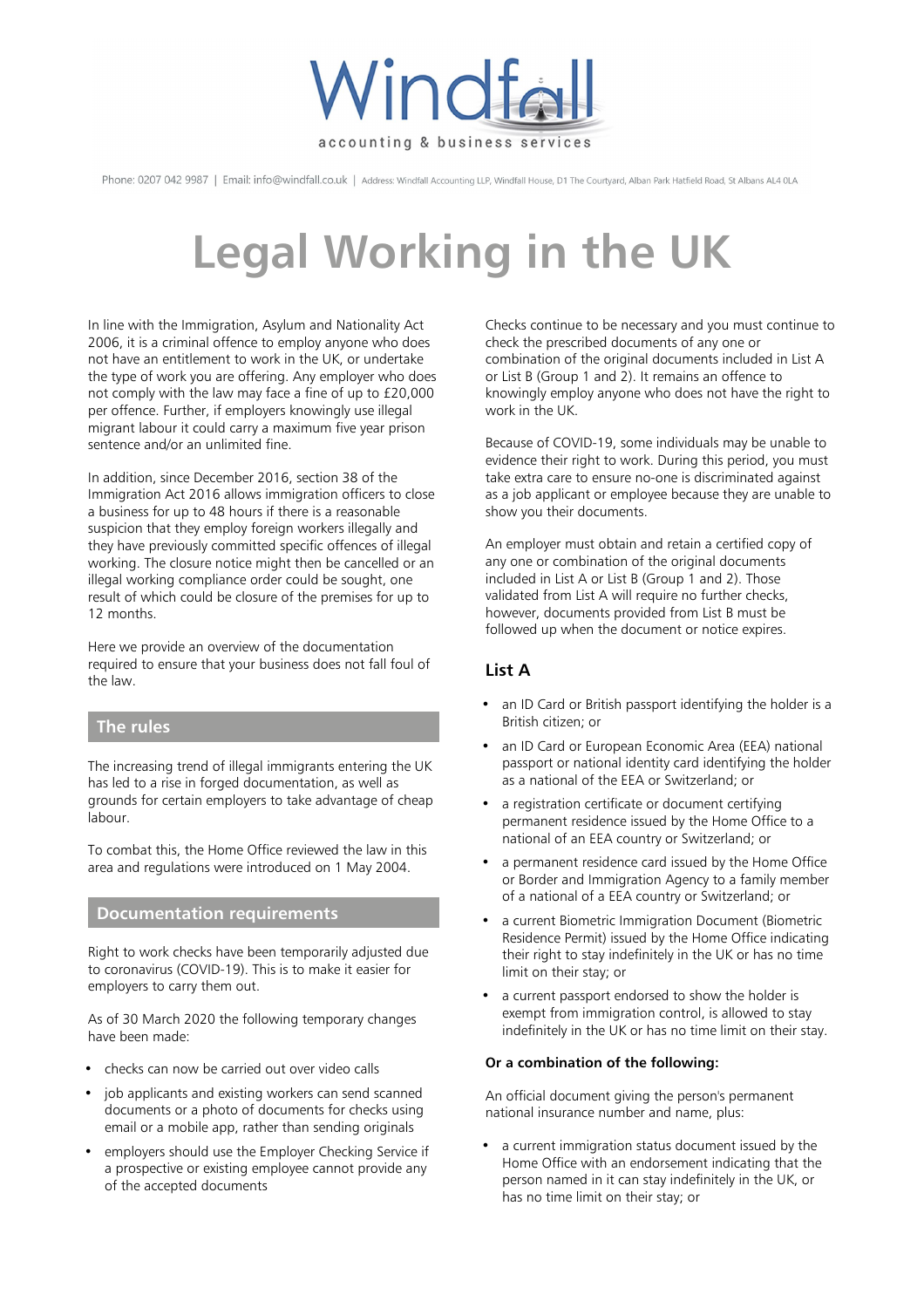- a full UK birth certificate or a birth certificate issued in the Channel Islands, the Isle of Man, or Ireland; or
- a full adoption certificate issued in the UK which includes the name(s) of at least one of the holder's adoptive parents; or
- an adoption certificate issued in the Channel Islands, the Isle of Man, or Ireland; or
- a certificate of registration or naturalisation stating that the holder is a British citizen.

# **List B Group 1**

- a current passport endorsed to show that the holder is able to stay in the UK and is allowed to do the work in question provided it does not require the issue of a work permit; or
- a current Biometric Immigration Document issued by the Home Office which indicates that the holder is able to stay in the UK and is allowed to do the work in question; or
- a current residence card (including an Accession Residence Card or a Derivative Residence Card) issued by the Home Office to a family member of a national of a EEA country or Switzerland; or
- a current Immigration Status Document issued by the Home Office with an endorsement indicating that the person named in it can stay in the UK and this allows them to do the type of work you are offering when produced in combination with an official document, giving the person's permanent national insurance number and name issued by a Government agency or previous employer.

## **List B Group 2**

- A Certificate of Application issued by the Home Office to a family member of a national of an EEA country or Switzerland stating that the holder is permitted to take employment which is less than six months old, when produced in combination with a Positive Verification Notice from the Home Office Employer Checking Service; or
- An Application Registration Card issued by the Home Office stating that the holder is permitted to take employment, when produced in combination with a Positive Verification Notice from the Home Office Employer Checking Service; or
- A Positive Verification Notice issued by the Home Office Employer Checking Service to the employer or prospective employer, which indicates that the named person may stay in the UK and is permitted to do the work in question.

# **The points-based system**

The Government has introduced a merit-based points system for assessing non-EEA nationals wishing to work in the UK. The system consists of five tiers, each requiring different points. Points will be awarded to reflect the migrant's ability, experience, age and, when appropriate, the level of need within the sector the migrant will be working.

The five points-based system tiers consist of:

- **tier 1** Highly-valued skilled workers with exceptional talent, for whom no job offer or sponsoring employer is required (for example, doctors, scientists and engineers);
- **tier 2** Skilled individuals with a proven English language ability who have a job offer to fill gaps in the UK labour force (for example, nurses, teachers and engineers);
- **tier 3 (currently suspended)** low skilled workers filling specific temporary labour shortages (for example, construction workers for a particular project);
- **tier 4** Students; from outside the EEA, who wish to study in the UK.
- **tier 5** Contains six sub-tiers including: youth mobility and temporary workers (for example, musicians coming to play in a concert).

#### **Sponsorship**

You will usually need a sponsor licence to employ someone to work for you from outside the UK. This includes citizens of the EU, Iceland, Liechtenstein, Norway and Switzerland who arrived in the UK after 31 December 2020.

This includes unpaid work, like running a charity.

You will not need a licence to sponsor certain groups, for example:

- Irish citizens
- those with settled or pre-settled status under the EU Settlement Scheme
- those with indefinite leave to remain in the UK.

### **Types of licence**

The licence you need depends on whether the workers you want to fill your jobs are:

- 'Workers' for those with long-term job offers
- 'Temporary workers'

You can apply for a licence covering one or both types of worker.

## **Worker licence**

A 'Worker' licence will let you employ people long-term or permanently. It is split into:

- Skilled Worker the role must meet the job suitability requirements
- Intra-company visas this includes Intra-company Transfer and Intra-company Graduate Trainee, for multinational companies which need to transfer established employees or graduate trainees to the UK
- Minister of Religion for people coming to work for a religious organisation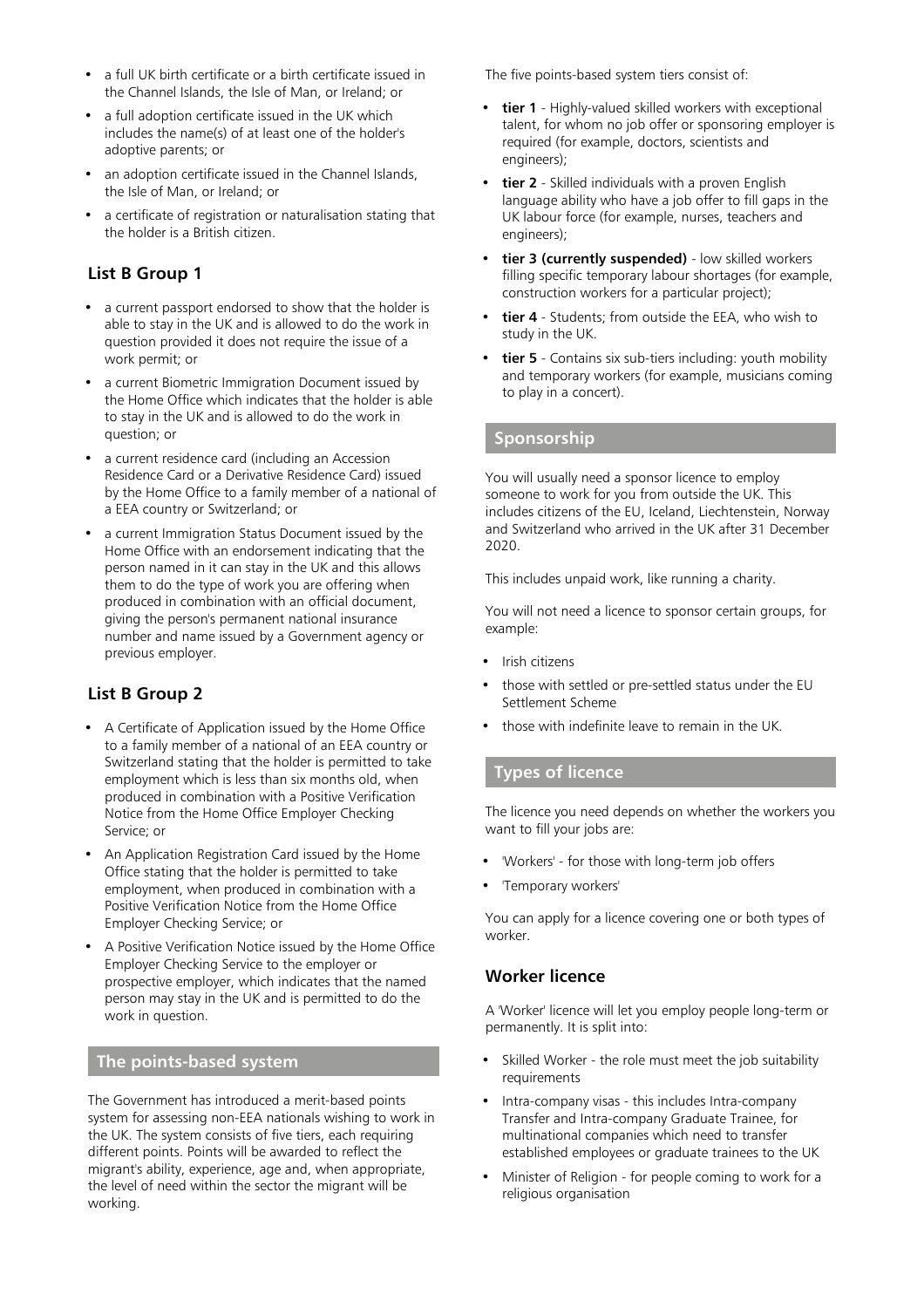• Sportsperson - for elite sportspeople and coaches who will be based in the UK.

# **Temporary Worker licence**

A 'Temporary Worker' licence will let you employ people on a temporary basis. It's split into:

- Creative or Sporting Worker to work as a high-level sportsperson (up to one year), entertainer or artist (up to two years)
- Charity Worker for unpaid workers at a charity (up to one year)
- Religious Worker for those working in a religious order or organisation (two years)
- Government Authorised Exchange Worker work experience (one year), research projects or training, for example practical medical or scientific training (two years) to enable a short-term exchange of knowledge
- International Agreement Worker where the worker is coming to do a job which is covered by international law, for example employees of overseas governments
- Seasonal Worker for those coming to the UK for up to six months to do farm work.

Fees for sponsorship (licences and certificates) will continue to apply in the same way as they do now. Fees for a sponsor licence depends on the size of the company and the route they apply under. For example, under the Skilled Worker route, for small and charitable organisations the fee is £536; for medium or large business the fee is £1,476.

Employers who sponsor non-EU migrant workers under Tier 2 (General) and (IntraCompany Transfer) will be required, as now, to pay the Immigration Skills Charge (ISC), unless a specific exemption applies. Employers must pay £1,000 per skilled worker for the first 12 months, with an additional £500 charge for each subsequent six-month period. Under the Points-Based System the ISC is applied to sponsoring employers in respect of both EU and non-EU migrant workers. Discounted rates of £364 per sponsored worker per year will apply as they do now to charities and Small and Medium Enterprises.

#### **Identity cards**

Identity cards for foreign nationals are currently issued to some categories of foreign nationals from outside the EEA and Switzerland. Other immigration applicants continue to receive a sticker (vignette) in their passport.

With effect from 1st January 2014, EEA nationals from Bulgaria and Romania who wish to work in the UK no longer need an accession worker card or registration certificate.

Since July 2013, EEA nationals from Croatia were able to move and reside freely in any EU State. However, the UK is applying transitional restrictions and as such, Croatians wishing to work in the UK will need to obtain an accession worker authorisation document (permit to work). Before starting employment, employers will need to make document checks to confirm if the Croatian has unrestricted access to the UK labour market as they are

exempt from work accession or they hold a valid work authorisation document allowing them to carry out the type of work in question.

If you are licensed to sponsor skilled workers or students from outside the EEA or Switzerland under the pointsbased system, you can use a migrant's identity card which provides evidence of the holder's nationality, identity and status in the UK - to check their right to work or study here.

The Immigration and Social Security Co-ordination (EU Withdrawal) Act 2020 ended free movement between the EU and the UK on 31 December 2020 (11pm). This means that EEA and Swiss nationals (and their families) arriving in the UK from 1 January 2021 onwards will do so under UK immigration laws and not under EU free movement. There is a grace period of six months which began immediately after the end of the transition on 31 December 2020 and will end with the EU Settlement Scheme (EUSS) application deadline of 30 June 2021. Right to work checks for EEA nationals will not change until after 30 June 2021. Until then, EEA nationals can use their passport or national identity card to evidence their right to work.

#### **Checking procedures**

The following checks must also be carried out to ensure that each document also relates to the prospective employee in question:

- ensure that any photograph and date of birth is consistent with the appearance of the individual
- if more than one document is produced, ensure that the names on each are identical. Otherwise further explanation and proof will be necessary (for example, a marriage certificate)
- check expiry dates. Follow-up checks must be conducted on the expiry date. When a Certificate of Application or an Application Registration Card is presented as evidence as right to work, or the employee has no acceptable documents because they have an outstanding application to the Home Office or appeal against an immigration decision, the follow-up verification check is required six months after the date of the initial check
- carry out ongoing checks on individuals who joined on or after 29 February 2008 and who have been granted only limited leave to remain and work in the UK
- take copies of original documents only sign and date to certify
- before employing an individual who requires a tier 2 visa, be prepared to demonstrate that a recruitment search has been carried out according to the requirements under tier 2 of the pointsbased system
- where a recruitment agency is used to recruit an overseas national, ask the agency to prove that it has carried out all the necessary checks on the individual to ensure that he or she has the right to work in the UK.